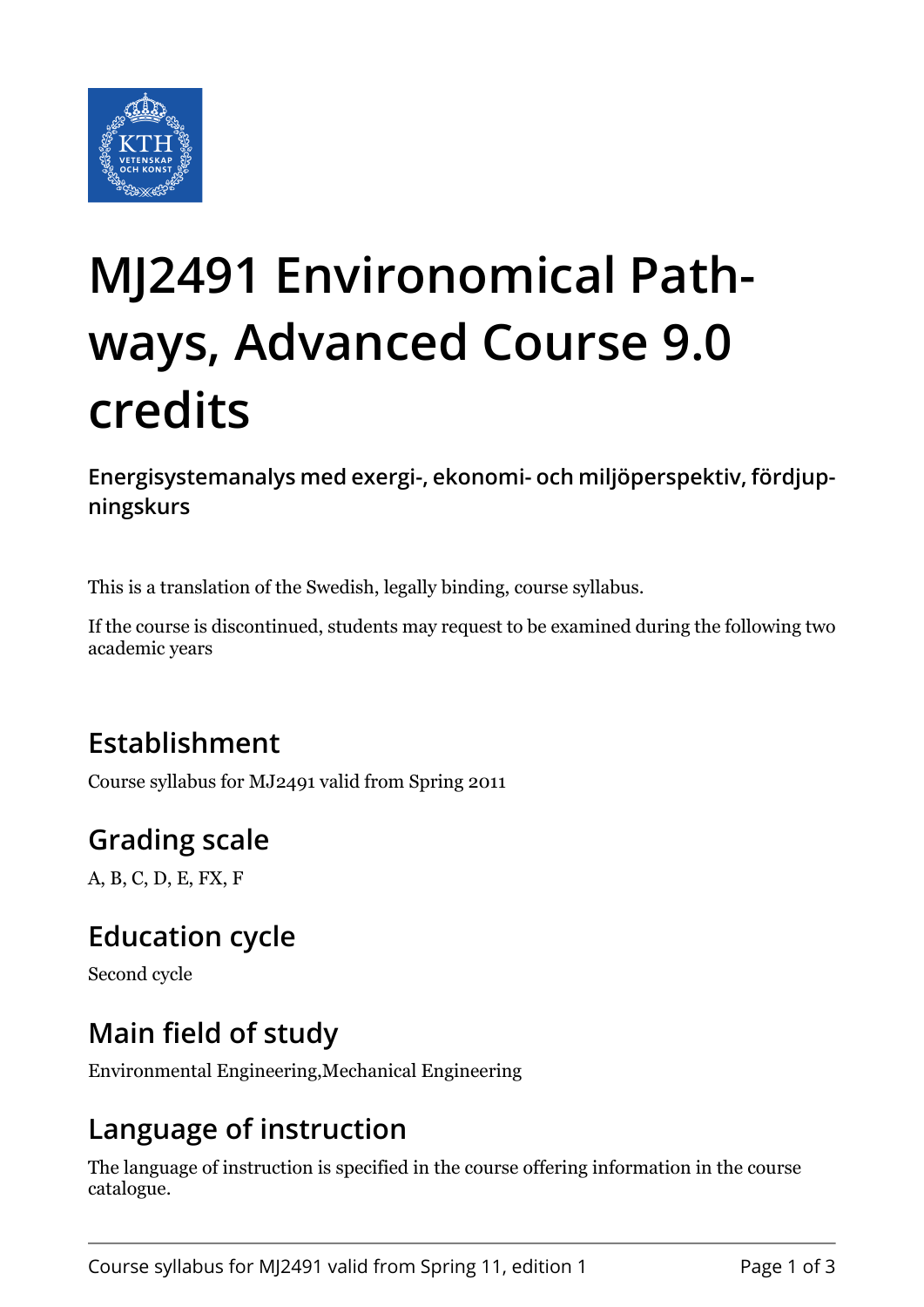## **Intended learning outcomes**

After completing the course, students should be able to:

- Apply a system approach in analyzing the chain for energy conversion, from primary energy source to energy services. This includes:

- To identify a proper system boundary for energy conversion problems, addressing a whole chain for energy conversion with target energyservices in focus.
- To conduct an overall analysis of energy, environmental and cost efficiency of an energy conversion scheme.
- To use the result to carry out an environomical discussion at an advanced level, and be able to in detail analyse different environomical choices and their consequences.

- By using project based working method, be able to work with energy systems analysis and environomics in a structured way employing common project work tools, including time sheets, project plans, and resource assessment.

#### **Course contents**

In this course issues like consumer behaviour, energy economic, transition management, H2 as an energy vector, thermoeconomy, energy in network (the net, transmission and distribution) are discussed more in detail. Just like in MJ2490 Environomical pathways, the environmental consequences will (as far as known today) be brought up for discussion in this course.

The lectures and seminars classes presents the tools of life-cycle analysis, net energy balancing and exergy assessment on case studies of energy chains for energy conversion, from primary energy source to desired energy service.

The project covers a deepened analysis of Environomics from the perspective of specific cases

# **Disposition**

The course will be given in periods 3 and 4

Planned hours:

- -Lectures -- 30 h (15 occasions)
- Seminars -- 20 h (5 occasions)
- Project work, P -- 60 h (sheduled time for project work, 8 occasions)
- Exam, TEN1 -- 3h (scheduled during exam period after period 3)
- Project presentation, PRO1 -- 8h (scheduled last week of period 4)